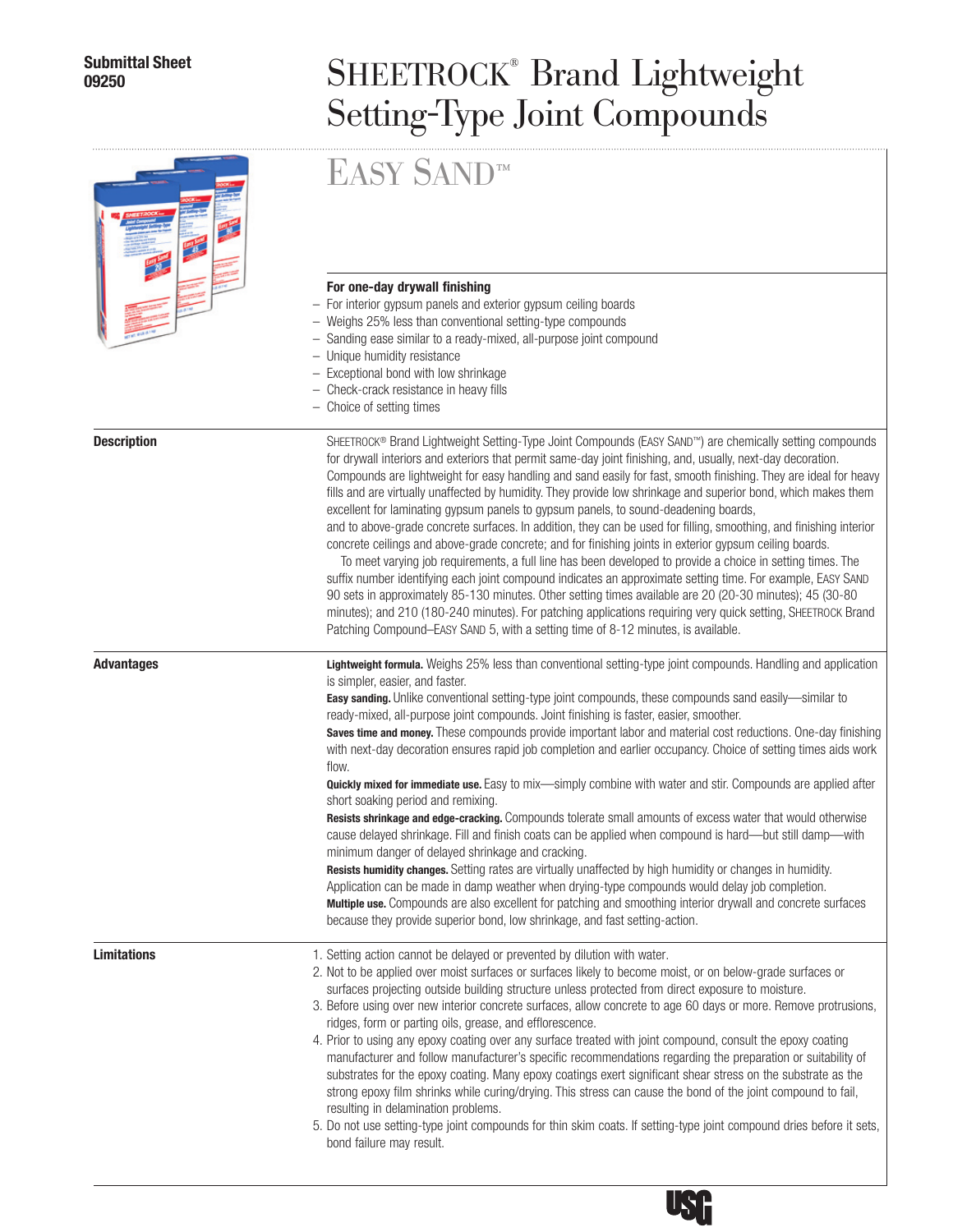| <b>Directions</b> | Preparation                                                          | In cold weather during gypsum panel joint finishing, minimum surface, water, mix, and air temperature of 45 °F<br>must be ensured until joints are completely dry. Adequate ventilation shall be provided to carry off excess moisture.                                                                                                                                                                                                                                                                                                                                                                                                                                                                                                                                                                                                                                                                                                                                                                                                                                                                                                                                                                                                                                                                                                                                                                                                                                                                                                                                                                                                                                                                                                                                                                                                                                                                                                                                                                                                     |
|-------------------|----------------------------------------------------------------------|---------------------------------------------------------------------------------------------------------------------------------------------------------------------------------------------------------------------------------------------------------------------------------------------------------------------------------------------------------------------------------------------------------------------------------------------------------------------------------------------------------------------------------------------------------------------------------------------------------------------------------------------------------------------------------------------------------------------------------------------------------------------------------------------------------------------------------------------------------------------------------------------------------------------------------------------------------------------------------------------------------------------------------------------------------------------------------------------------------------------------------------------------------------------------------------------------------------------------------------------------------------------------------------------------------------------------------------------------------------------------------------------------------------------------------------------------------------------------------------------------------------------------------------------------------------------------------------------------------------------------------------------------------------------------------------------------------------------------------------------------------------------------------------------------------------------------------------------------------------------------------------------------------------------------------------------------------------------------------------------------------------------------------------------|
|                   | <b>Gypsum Panel</b><br><b>Joint Treatment</b>                        | Position and apply SHEETROCK® Brand Gypsum Panels in accordance with manufacturer's recommendations.<br>Mix compound according to directions on bag. If using SHEETROCK Brand Gypsum Panels, SW Edge, prefill the<br>"V" grooves formed by abutting tapered eased edges of the panels with EASY SAND 45 or 90. Apply compound<br>directly over "V" groove with a flexible 5" or 6" joint finishing knife. Wipe off excess compound that is applied<br>beyond the groove. Allow prefill compound to harden prior to the next application (tape-embedding coat).<br>Cover joint with a thin layer of compound and embed tape, leaving about 1/32" of compound under<br>feathered edge and a thin layer over the tape. After compound has set, apply second coat, feathering out<br>approximately 2" beyond first coat. After setting, apply third coat, feathering out 2" beyond second coat.<br>After each coat is applied, smooth away any tool lap marks or other imperfections prior to hardening action.<br>Finish corner bead and inside corners as required with at least two coats, feathered and smoothed out onto<br>panel faces.<br>For priming and decorating with paint, texture, or wallcovering, follow manufacturer's directions for materials<br>used. All surfaces must be dry, dust-free, and not glossy. A prime coat of SHEETROCK Brand First Coat or a<br>good-quality interior latex flat wall paint should be applied undiluted and allowed to dry before decorating.<br>Walls to be covered with wallpaper or vinyl wallcovering should be sealed per manufacturer's recommendations.<br>To improve fastener concealment where gypsum panel walls and ceilings will be subjected to severe artificial or<br>natural side lighting and be decorated with a gloss paint (eggshell, semigloss, or gloss), the gypsum panel<br>surface should be skim-coated with ready mix conventional weight All Purpose or UltraLighweight All Purpose<br>joint compound to equalize suction before painting (see publication J510). |
|                   | <b>Filling and Finishing over</b><br><b>Interior Poured Ceilings</b> | Grind high plane differences in concrete level with adjacent area; also remove any form oil, efflorescence, and<br>greasy deposits. Prime exposed metal with a good rust-inhibitive primer. Fill offsets or voids with joint<br>compound. Apply additional coats of joint compound as necessary, after each coat has set, but not necessarily<br>dried. After the final coat of joint compound has dried, apply an undiluted coat of SHEETROCK Brand First Coat or<br>a good quality latex flat wall paint over entire surface and allow to dry. For textured ceiling, apply SHEETROCK<br>Brand Ceiling Spray Texture-QT in a uniform coat at a rate not exceeding 10 ft. <sup>2</sup> /lb.                                                                                                                                                                                                                                                                                                                                                                                                                                                                                                                                                                                                                                                                                                                                                                                                                                                                                                                                                                                                                                                                                                                                                                                                                                                                                                                                                 |
|                   | <b>Exterior Joint Treatment</b>                                      | Mix joint compound according to directions on the bag. Do not overmix or use at temperatures below 45 °F<br>(7 °C). Prefill joints of SHEETROCK Brand Exterior Gypsum Ceiling Board with compound. After prefill has set,<br>embed SHEETROCK Brand Joint Tape centered over joint. When compound has set, immediately apply fill coat.<br>Apply compound over flanges of zinc control joints, corner beads, and metal trim. Spot fastener heads. After fill<br>coat has set, apply finishing coat of compound. Completely cover all joints, angles, beads, control joints, and<br>fasteners. After the compound has dried, apply one coat of a good-quality oil or latex exterior primer. Then follow<br>with at least one coat of a good-quality latex exterior paint.                                                                                                                                                                                                                                                                                                                                                                                                                                                                                                                                                                                                                                                                                                                                                                                                                                                                                                                                                                                                                                                                                                                                                                                                                                                                     |
|                   | Laminating                                                           | Apply joint compound in the prescribed manner to back of face panels to be laminated. Laminate face panels to<br>(base layer panels) (coreboard) using moderate pressure and temporary nailing or shoring to ensure adequate bond.                                                                                                                                                                                                                                                                                                                                                                                                                                                                                                                                                                                                                                                                                                                                                                                                                                                                                                                                                                                                                                                                                                                                                                                                                                                                                                                                                                                                                                                                                                                                                                                                                                                                                                                                                                                                          |
|                   | <b>Finishing</b>                                                     | For painting and decorating, follow manufacturer's directions for materials used.                                                                                                                                                                                                                                                                                                                                                                                                                                                                                                                                                                                                                                                                                                                                                                                                                                                                                                                                                                                                                                                                                                                                                                                                                                                                                                                                                                                                                                                                                                                                                                                                                                                                                                                                                                                                                                                                                                                                                           |

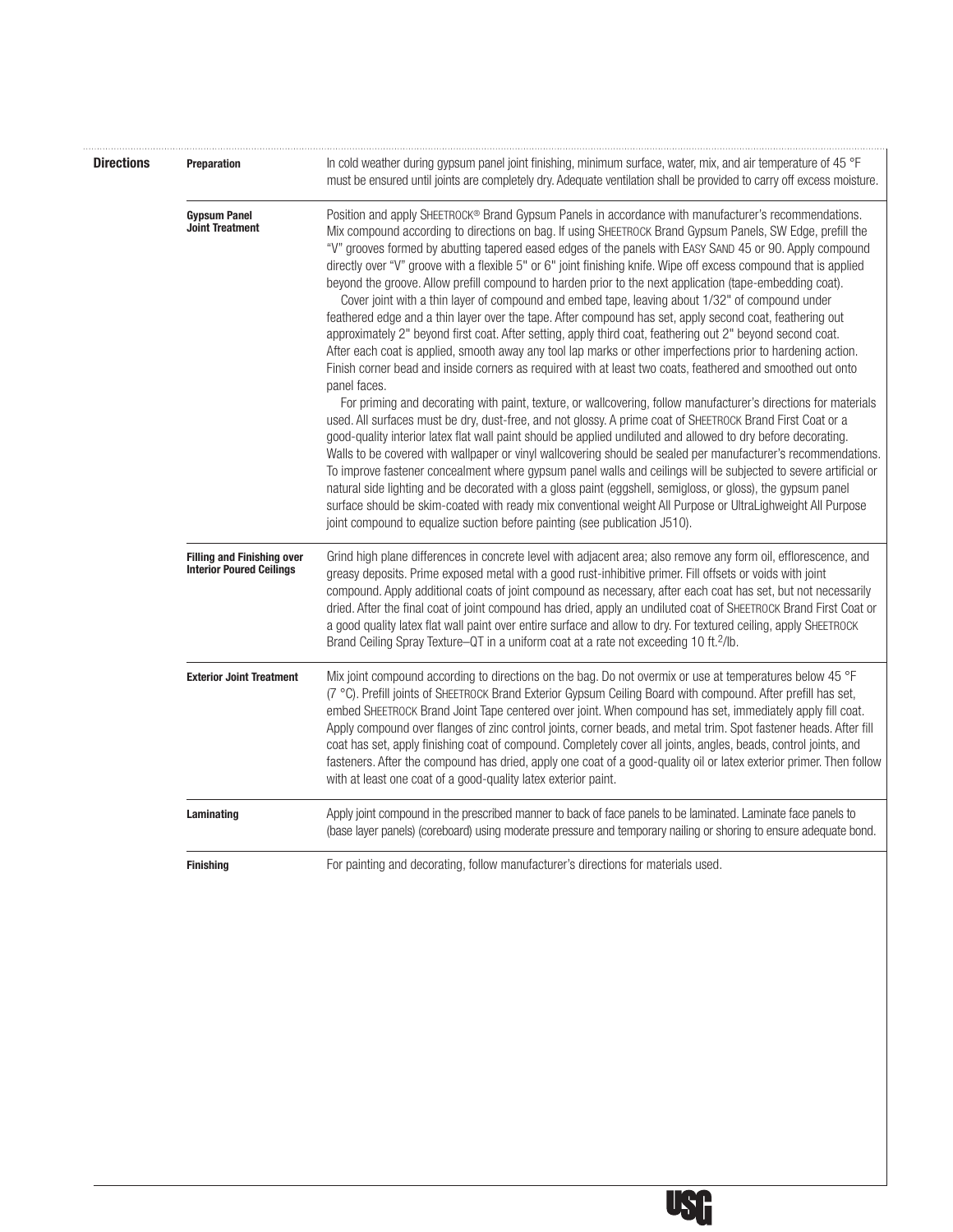Use With USG Gypsum USG Gypsum Accelerator (High Strength) when added to SHEETROCK Brand Lightweight Setting Type Joint<br>Accelerator Compound (EASY SAND) will shorten the setting time USG Gynsum Accelerator should be sprink Compound (EASY SAND) will shorten the setting time. USG Gypsum Accelerator should be sprinkled in dry form into the mixed compound. For hand mixing, dry accelerator can be added either to the dry mix or mixed compound. Never add USG Gypsum Accelerator directly to water or mix it with water to form a solution before adding it to the compound. Doing so will significantly reduce its ability to accelerate the set.

| <b>Accelerator Amount</b> |                       | <b>Approximate Set Time (minutes)</b> |                     |                     |                     |
|---------------------------|-----------------------|---------------------------------------|---------------------|---------------------|---------------------|
|                           | Tablespoon<br>Per Bag | Tablespoon<br>Per Bread Pan           | <b>EASY SAND 90</b> | <b>EASY SAND 45</b> | <b>EASY SAND 20</b> |
|                           |                       | በ 22                                  | 40                  | 20                  |                     |
|                           | 12.0                  | 0.44                                  | 30                  |                     |                     |
|                           | -6.0                  | .33                                   | 20                  |                     |                     |

– "Bread Pan" volume estimated at 10 cups (80 oz.)

– Wet Mixed Volume of Setting Type Joint Compounds approx. 2.8 gallons (45 cups) per bag

Product Data **Color: Natural.** 

Binder: Vinyl.

Filler: Calcium Sulfate.

Dilution (water): Approximately 10 to 12 pts./18 lb. (4.6 to 5.6 L/8.1 kg). Refer to bag for specific water dilution directions.

Density (dry bulk):  $32$  lb./ft. $3$  (513 kg/m $3$ ).

Freezing Sensitivity: None after set, but not necessarily dry.

**Coverage:** Average 52 lb./1000 ft.<sup>2</sup> (25.3 kg/100 m<sup>2</sup>) of gypsum panels.

Compliance with Standards: Meet ASTM Standard C475.

**Storage:** Close open bags as tightly as possible and store in a dry place.

**Shelf Life:** Up to 6 months under protected storage conditions.

**Packaging:** 18 lb. (8.1 kg) bags for EASY SAND 5, 20, 45, 90 and 210; 4 lb. (1.8 kg) boxes for EASY SAND 5 and 90.